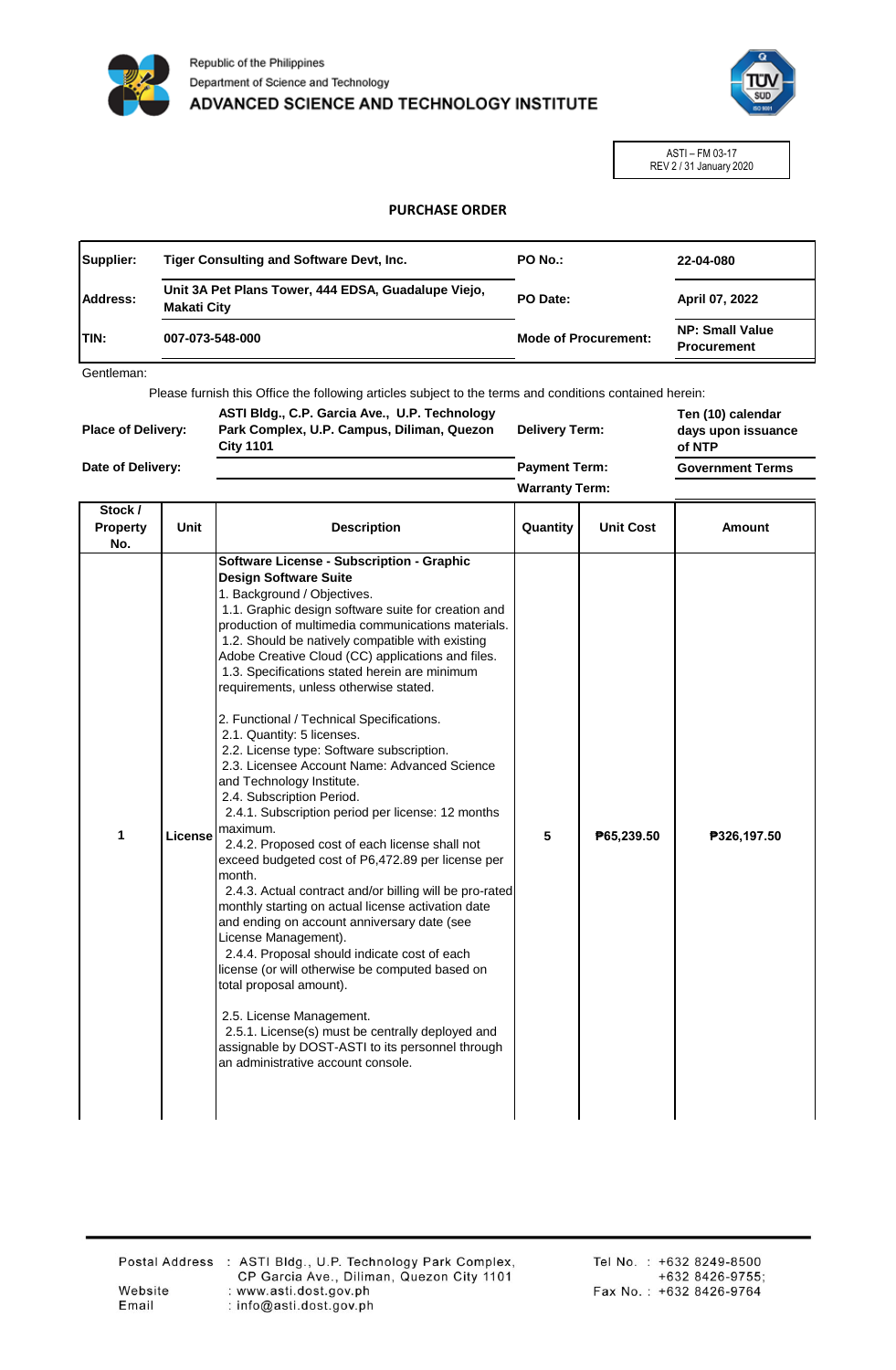|                                      |                                                                                                                                                                                                                                                                                                                                                                                 | <b>TOTAL:</b> | ₱326,197.50 |
|--------------------------------------|---------------------------------------------------------------------------------------------------------------------------------------------------------------------------------------------------------------------------------------------------------------------------------------------------------------------------------------------------------------------------------|---------------|-------------|
| period.<br>4. Delivery and Payment.  | 4.1. License activation within Ten (10) calendar<br>days from issuance of Notice to Proceed (NTP).<br>4.2. Bid price shall be inclusive of all taxes, delivery<br>charges, and all other related fees.<br>4.3. Payment Terms: Prescribed government terms.                                                                                                                      |               |             |
| 2.10. Cloud support.<br>3. Warranty. | 3.1. Access to version upgrades, new releases,<br>bugfixes, and critical security patches must be made<br>available during the duration of the subscription                                                                                                                                                                                                                     |               |             |
| and 3D assets.<br>2.8. Team support. | 2.6.10. Portable Document Format (PDF) editing.<br>2.7. In-application access to stock libraries for<br>design assets, i.e., fonts, images, graphics, videos,<br>2.9. Desktop and mobile device editing support.                                                                                                                                                                |               |             |
| platform.<br>websites.               | 2.6.6. 2D character animation.<br>2.6.7. Text, image, audio, and video web posting<br>2.6.8. Design and development of responsive<br>2.6.9. Web and UX/UI design and prototyping.                                                                                                                                                                                               |               |             |
| publishing.<br>and editing.          | 2.6.3. Page design and layout for print and digital<br>2.6.3.1. Native editing, and 100% compatibility, for<br>existing industry standard InDesign CC .indd files.<br>2.6.4. Audio/Video (A/V) and effects production<br>2.6.4.1. Native editing, and 100% compatibility, for<br>existing industry standard Premiere CC files.<br>2.6.5. Photo editing and content cataloguing. |               |             |
|                                      | 2.6. Software suite inclusive individual applications.<br>2.6.1. Image editing and compositing.<br>2.6.1.1. Native editing, and 100% compatibility, for<br>existing industry standard Photoshop CC .psd files.<br>2.6.2. Vector graphics and illustration.<br>2.6.2.1. Native editing, and 100% compatibility, for<br>existing industry standard Illustrator CC .ai files.      |               |             |
|                                      | 2.5.2. DOST-ASTI shall provide administrative<br>account details to the provider.<br>2.5.3. Account anniversary date is the date wherein<br>the software subscription license period ends and<br>would therein be the reckoning date for possible<br>future renewal, or new/additional licenses, if any.                                                                        |               |             |

The contract price is inclusive of taxes and other fees or charges. In case of failure to make the full delivery within the time specified above, a penalty of one-tenth (1/10) of one percent for every day of delay shall be imposed on the undelivered item/s. Once the cumulative amount of liquidated damages reaches ten percent (10%) of the amount of the contract, DOST-ASTI may rescind or terminate the contract, without prejudice to other courses of action and remedies available under the circumstances and in accordance with the provisions of the latest implementing rules and regulations of RA 9184.

Conforme:

Very Truly Yours,

**FRANZ A. DE LEON, Ph.D.** Digitally signed by De Leon Franz Asunta

Digitally signed by Bayani Benjamin R. Lara Date: 2022.04.08 07:35:30 +08'00'

Director, DOST-ASTI

(Signature over Printed Name of Supplier)

April 12, 2022

(Date)